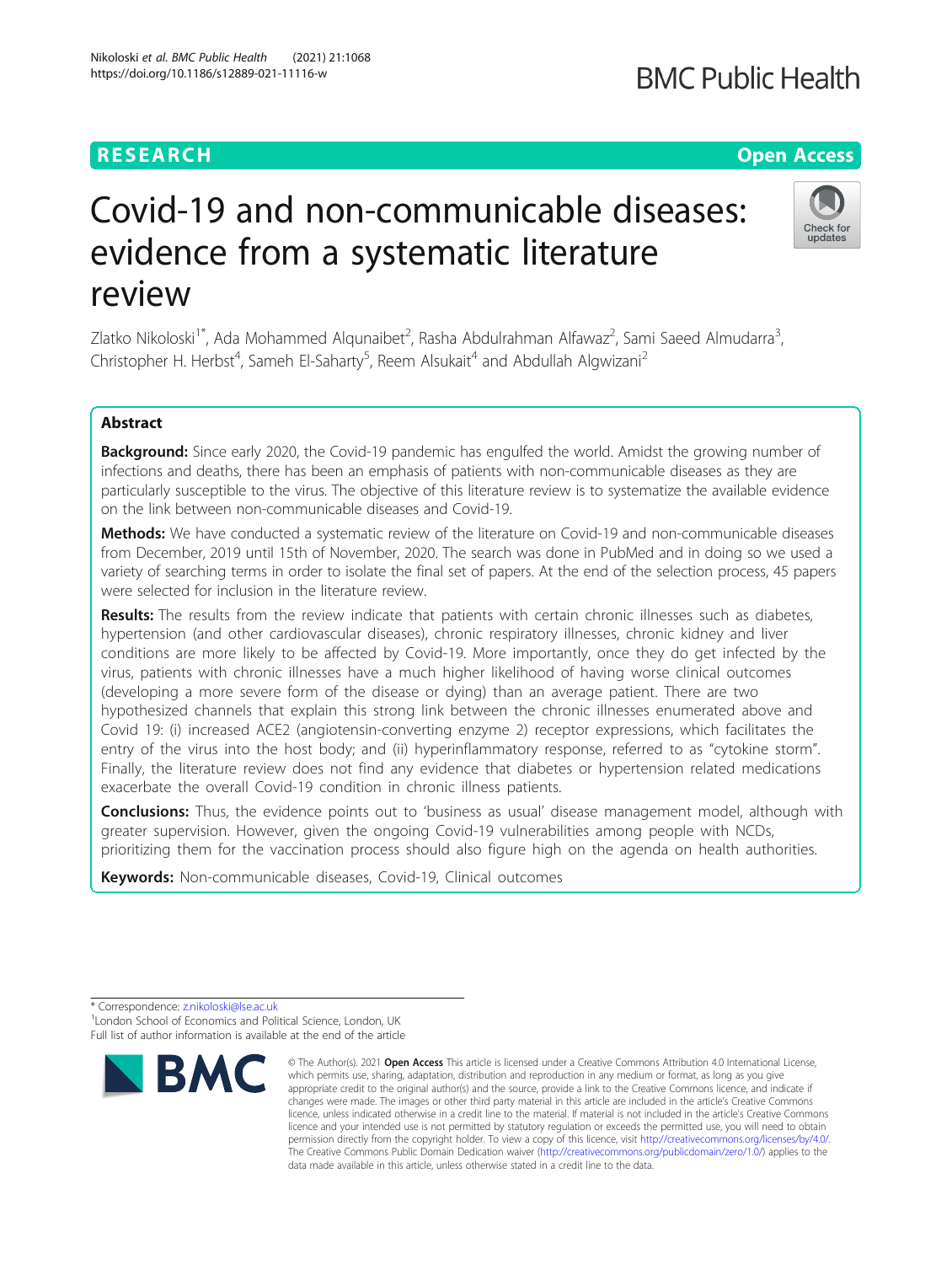# Introduction

The novel Respiratory Syndrome Coronavirus-2 (SARS-CoV-2) caused a cluster of pneumonia cases in China at the end of 2019. After a few months, it led to a pandemic that has spread throughout most countries of the world. SARS-CoV-2 disease (Covid-19) primarily manifests as a lung infection and its clinical course is characterized by respiratory symptoms ranging from a mild respiratory infection (including fever, cough and fatigue) to pneumonia, acute respiratory distress syndrome (ARDS), shock, and death. While Covid-19 had been initially considered as a respiratory infection, causing harm primarily through inflammatory and immunological processes in the respiratory tract, emerging evidence points out that patients with non-communicable diseases (NCDs) are at higher risk of contracting Covid-19 and suffering worse consequences; moreover, emerging evidence points to a strong feedback mechanism between Covid-19 and existing chronic illnesses (e.g. diabetes) thus further contributing to organ damage and fatal consequences.

The interplay between Covid-19 and NCD shows a set of different effects, both direct and indirect. Direct effects relate primarily to the fact that there is a significant number of preliminary reports connecting certain preexisting conditions, such as cardiac failure, coronary heart disease, hypertension and diabetes, to a more severe course of Covid-19. Thus, comorbidities may play an important role both in increased susceptibility for infection with SARS-CoV-2 as well as increase the risk of a more severe course of the disease. For now, it seems that an important mechanism is inflammation in the small vessels, particularly in the heart and lungs, but potentially also in other organs, e.g. digestive tract.

Indirect effects are more difficult to measure as they may range from the avoidance of using health services due to the fear of infection. This may lead to: (a) delays in the diagnosis of more acute conditions, such as acute myocardial infarction (AMI) or stroke (CVI); (b) skipping screening appointments or their cancellation due to the running epidemic; (c) lengthening of the waiting lists for diagnostic and therapeutic procedures.

An important feature of the Covid-19 pandemic is also the fact that the knowledge about it is only being gained and it is still unfolding. We are faced with an interesting challenge, where it has become easy to publish quickly about the different findings. But this goes against the scientific rigor in some cases. It is essential to exert an above average level of caution when interpreting results.

Against this background, we conduct this literature review with the main purpose of shedding more light on: (i) the prevalence of Covid-19 (and hence susceptibility) among patients with chronic illnesses; (ii) the analytical link between NCDs, disease progression and disease outcome among patients with selected NCDs; (iii) the pathways through which Covid-19 impacts upon patients with various NCDs from a clinical perspective and (iv) to provide a more definitive answer on the link between medications used to manage various NCDs and Covid-19 progression and outcome.

# Methodology

We conducted literature review on published papers from 31st of December, 2019 until the 15th of November, 2020. The search was done in PubMed and in doing so we used a variety of searching terms in order to isolate the final set of papers. The template below provides a snapshot of the search mechanisms that we used:

("covid 19" or "COVID 19" or "sars Cov 2" or "coronavirus" or "corona virus") and ("non communicable diseases" or "non communicable disease" or "NCD" or "NCDs" or "chronic illnesses" or "chronic diseases")

As well as

("covid 19" or "COVID 19" or "sars Cov 2" or "coronavirus" or "corona virus") and ("diabetes" or "cardiovascular diseases" or "hypertension" or "cancer" or "kidney disease").

The studies that were extracted were carefully examined. The inclusion criteria included, inter alia, prevalence of the NCDs in the search criteria. Moreover, we also included studies that reported clinical outcomes in form of disease severity as well as death. The studies were limited to adult humans and had to be written in English in order to be considered. Duplicate studies, letters, case reports, abstracts, studies written in languages other than English were excluded.

No ethical approval was needed, given that this was a literature review of published studies.

Figure [1](#page-2-0) above provides a snapshot of the selection criteria for the papers in this literature review. Initially, 2732 records were identified and after screening for titles, abstracts and full papers, 45 records were retained which were used in this literature review and which we elaborate on throughout this paper.

# Results

# Covid-19 and diabetes

Most of the studies included in this literature review study the link between Covid-19 and diabetes (Table [1](#page-3-0)). A strand of this literature has focused on studying the prevalence of diabetes in Covid-19 patients, albeit descriptively. According to the existing studies, the prevalence of diabetes in Covid-19 patients varies, but it is almost always in double digit levels. More specifically, the prevalence of diabetes among Covid-19 patients ranges from 14% [\[1](#page-7-0)], 17% [[2\]](#page-7-0), 22% [[3\]](#page-7-0) to 44% [[4\]](#page-7-0) (Additional file [1:](#page-7-0) Table A1).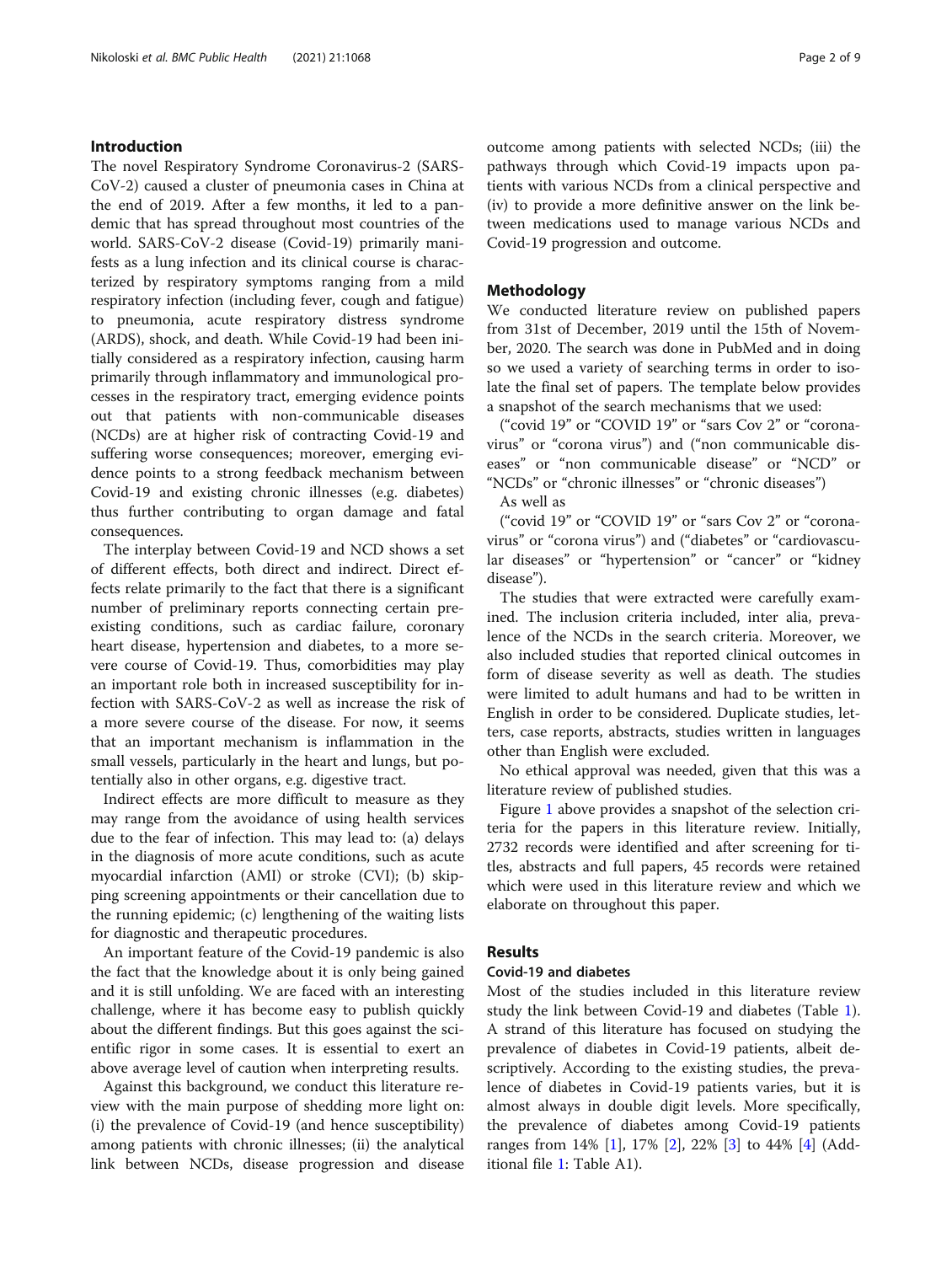<span id="page-2-0"></span>

A special strand of the literature has also focused on a more analytical link between diabetes and Covid-19, focusing on a few specific outcomes, such as mortality or severity of the disease. The common thread in this strand of the literature is that patients with diabetes show a consistently lower likelihood of survival or recovery and are much more likely to have a severe disease progression, compared to the non-diabetic patients.

In a retrospective case series, Yan et al. [[5\]](#page-7-0) for example, report that the survival rate was lower among the diabetic patients compared to the non-diabetic ones. More specifically, in their study, the HR was 1.5 (95% CI 1.0–2.3) after adjustment for demographic factors. Similarly, Yan et [\[6](#page-7-0)] find the patients with diabetes had consistently and independently poorer outcomes with a relative risk of dying at 3.0 (95% CI 1.3–6.8). In the context of Mexico, a study also found that diabetes is associated with hospitalization and worse outcomes among patients with Covid-19. These findings are echoed in some existing literature reviews [\[7\]](#page-7-0). For example, in a study by Du et al. [[8\]](#page-7-0), the risk of severe cases was higher in Covid-19 patients with diabetes ( $RR = 2.1$ , 95%CI 1.8– 2.6) and the risk of death was also higher in Covid-19 patients with diabetes (RR = 3.2, 95%CI 2.6–3.8). Furthermore, and going beyond mortality as an outcome, Praveen et al. [\[9\]](#page-7-0) find that diabetes was lower in the survivors (OR: 0.6; 95%CI: 0.4–0.9) and non-severe patients (OR: 1.7; 95%CI 1.2–2.3). Finally, Noor et al. [\[10\]](#page-7-0) found

a significant association between Covid-19 and mortality among diabetes patients (RR 1.9, 95% CI 1.2–2.8).

A few of the literature reviews that we include have conducted meta-analyses in order to further unearth the link between diabetes and Covid-19 mortality. In most of the cases, the authors find statistically significant link between diabetes and dying from Covid-19 with odds ratios higher than one. In a meta-analysis by Wu et al.  $[11]$ , the authors find a close link between diabetes and mortality with OR of 1.75. In another literature review conducted by Ssentonoga et al.  $[12]$ , diabetes was associated with a significantly greater risk of mortality from Covid-19 (OR 1.5, 95% CI 1.0–2.2). In the rest of the studies, the odds ratios capturing the link between diabetes and Covid-19 mortality teeter around 2.5 [\[13](#page-7-0)–[17](#page-8-0)]. In only one of the studies the odds ratios of death due to Covid-19 among diabetics were higher than 3. More specifically, Lu et al. [[18\]](#page-8-0) find that diabetes comorbidity was one of the key mortality risk factors (OR = 3.7, 95% CI 2.4–5.9). Furthermore, and taking a more comprehensive approach Awortwe et al. [\[19\]](#page-8-0) suggest that cardio-metabolic syndrome (mainly characterized by insulin resistance, impaired glucose tolerance, dyslipidemia, hypertension, and central adiposity) is associated with negative clinical outcomes including mortality (risk difference RD 0.1, 95%-CI 0.1–0.2), admission to ICU (RD 0.1, 95%-CI 0.04–0.2) and severe infection (RD 0.1, 95%- CI 0.01–0.09) in Covid-19 patients (Additional file [1](#page-7-0): Table A1).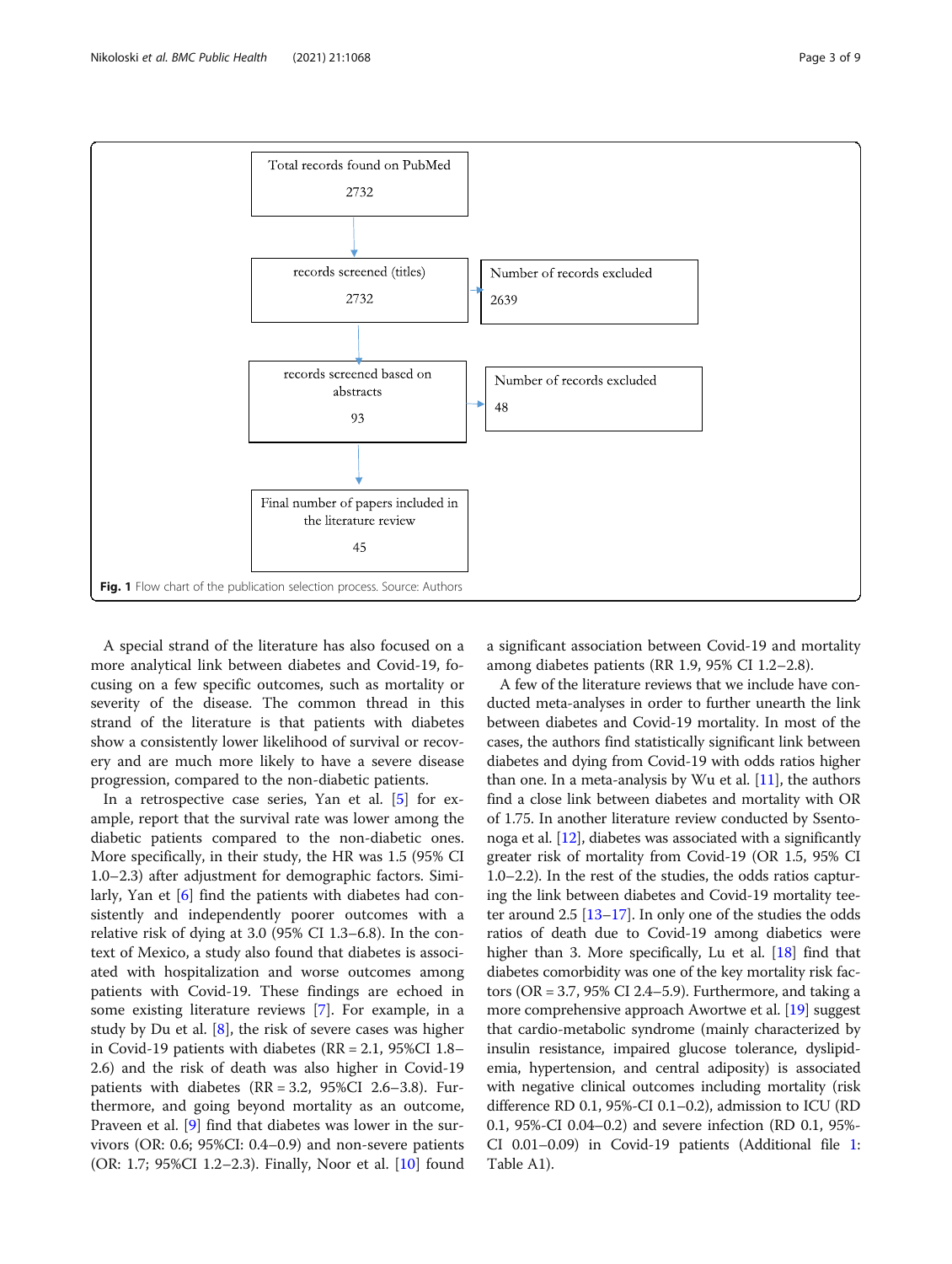| <b>Chronic illness</b>                 |    | Number of studies Share of total studies included in the review | Type of studies included, (N)                            |
|----------------------------------------|----|-----------------------------------------------------------------|----------------------------------------------------------|
| <b>Diabetes</b>                        | 33 | 73                                                              | Retrospective, observational study (2)                   |
|                                        |    |                                                                 | Retrospective, case study (3)                            |
|                                        |    |                                                                 | Literature review (24)                                   |
|                                        |    |                                                                 | Meta-analysis (1)                                        |
|                                        |    |                                                                 | Clinical study (1)                                       |
|                                        |    |                                                                 | Multi-centre cross sectional study (1)                   |
|                                        |    |                                                                 | National reporting data analysis (1)                     |
| Hypertension/cardiovascular disease 28 |    | 62                                                              | Nested case-control design (1)                           |
|                                        |    |                                                                 | Literature review (22)                                   |
|                                        |    |                                                                 | Observational study (1)                                  |
|                                        |    |                                                                 | Retrospective case series analysis (2)                   |
|                                        |    |                                                                 | Multi-centre cross sectional study (1)                   |
|                                        |    |                                                                 | National reporting data analysis (1)                     |
| COPD/other respiratory illnesses       | 11 | 24                                                              | retrospective cohort study (1)                           |
|                                        |    |                                                                 | clinical analysis of electronic records (1)              |
|                                        |    |                                                                 | literature review (8)                                    |
|                                        |    |                                                                 | Retrospective case series analysis (1)                   |
| Chronic kidney disease                 | 9  | 20                                                              | Retrospective case series analysis (1)                   |
|                                        |    |                                                                 | literature review (8)                                    |
| Cancer                                 | 10 | 22                                                              | retrospective cohort study (2)                           |
|                                        |    |                                                                 | Literature review (7)                                    |
|                                        |    |                                                                 | Multi-centre cross sectional study (1)                   |
| Chronic liver disease                  | 4  | 9                                                               | Literature review (4)                                    |
| Asthma                                 | 7  | 16                                                              | demographic analysis (1)<br>Study of medical records (1) |
|                                        |    |                                                                 | Literature review (5)                                    |

# <span id="page-3-0"></span>Table 1 Type of studies included in the literature review

#### Covid-19 and hypertension/cardiovascular diseases

The second most studied set of chronic illnesses are cardiovascular illnesses, including hypertension (Table 1). Similarly, to the case of diabetes, one strand of the literature has focused descriptively on the prevalence of hypertension and cardiovascular diseases among Covid-19 patients. In a literature review, Wolff et al. [[20](#page-8-0)], establish that, along with diabetes, hypertension and other cardiovascular diseases are the most prevalent chronic illnesses among Covid-19 patients. The prevalence of hypertension in Covid-19 patients vary, from 15.6% [\[4](#page-7-0)], 16.4% [[21](#page-8-0)], 22% [[1\]](#page-7-0), 27.4% [[2\]](#page-7-0) to 38.6% [\[3](#page-7-0)]. Similarly, the prevalence of other cardiovascular diseases is in doubledigits varying form 4.7% [[4\]](#page-7-0), 8.9% [[2](#page-7-0)], 12.1% [\[21](#page-8-0)], 13% [[1\]](#page-7-0) to 17.5% [[3\]](#page-7-0). (Additional file [1:](#page-7-0) Table A2).

In the second strand of the literature, the authors establish a more analytical link between hypertension (and the rest of the cardiovascular diseases) and negative clinical outcomes (e.g. death or severity of illness) among Covid-19 patients. In that respect, the link between hypertension and Covid-19 outcomes is particularly studied. A very comprehensive literature review by Pranata et al. [\[22](#page-8-0)] suggests that hypertension was associated with increased composite poor outcome (risk ratio (RR) 2.1 95% CI 1.9–2.4) and its sub-group, including mortality (RR 2.2 95% CI 1.7–2.8), severe Covid-19 (RR 2.0, CI 1.7–2.5), ARDS (RR 1.6, 95% CI: 1.1–2.4), ICU care (RR 2.1, 95% CI: 1.3–3.3), and disease progression (RR 3.0, 95% CI: 1.5–6.0). Similarly, in a literature review by Parveen et al. [\[9](#page-7-0)], hypertension was positively associated with death (OR: 0.5; 95% CI: 0.3–0.7), ICU care (OR: 0.4; 95%CI: 0.2–0.8) and severity (OR: 2.7; 95% CI 1.3– 5.7) (Additional file [1](#page-7-0): Table A2).

While establishing a link between hypertension and Covid-19 mortality, most of the literature reviews also conduct meta-analyses, which find significantly higher odds of Covid-19 mortality among hypertensive patients, with odds ratios usually ranging from 2.5 to 3 [[10,](#page-7-0) [12](#page-7-0)– [14,](#page-7-0) [23](#page-8-0)–[25\]](#page-8-0). Finally, only in one of the meta-analyses were the odds ratios of dying from Covid-19 among hypertensive patients was higher than 3. More specifically, a literature review by Liu et al. [[17\]](#page-8-0) confirms the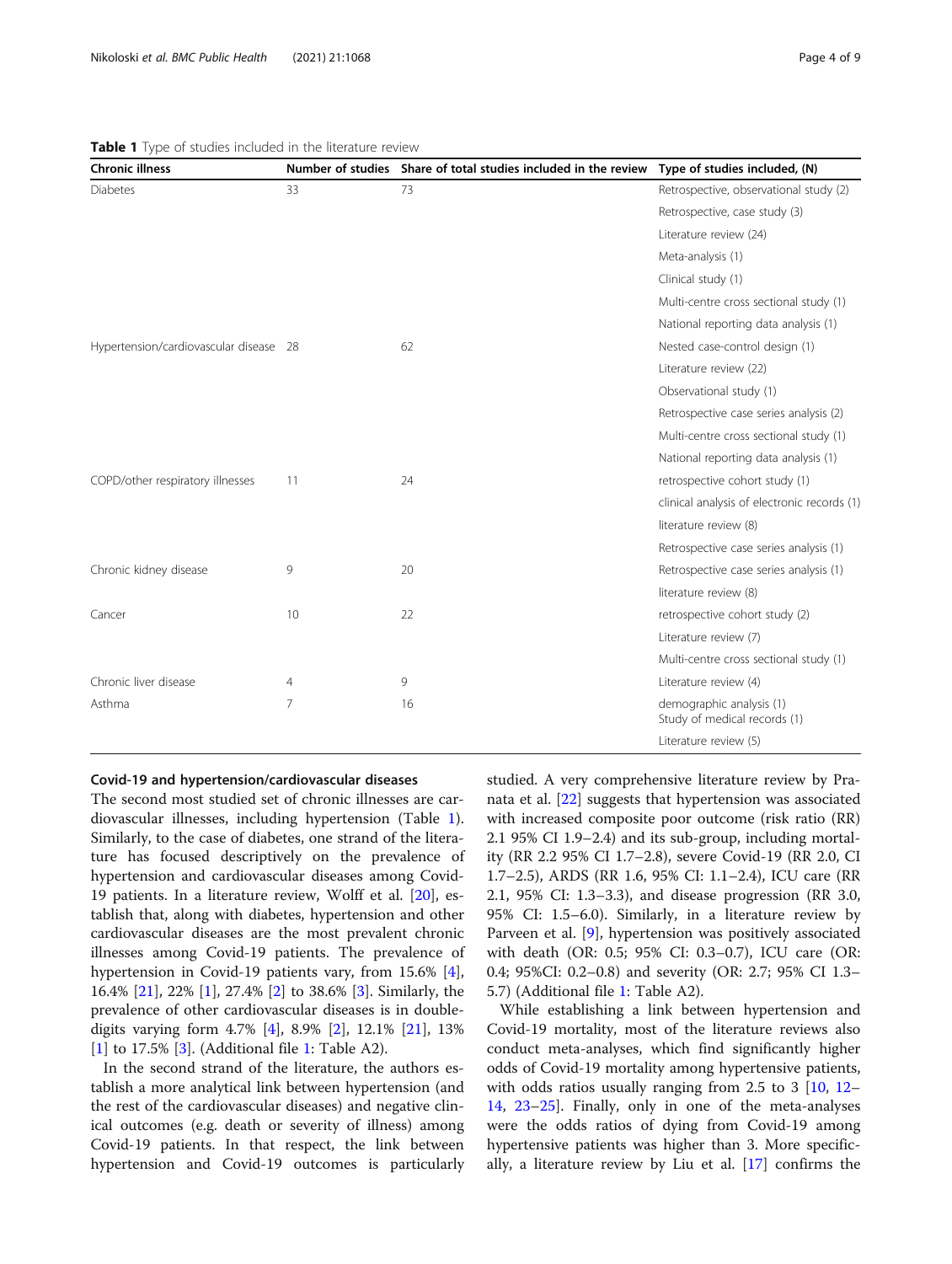finding that hypertension (OR 3.4, 95% CI 2.5–4.7) was one of the key mortality risk factors.

Similarly, to hypertension, a strand of this literature has focused exclusively on the clinical outcomes of Covid-19 patients with other cardio-vascular comorbidities. In a study by Gu et al. [\[26\]](#page-8-0), the estimated mortality risk in patients with pre-existing coronary heart disease (CHD) was three times that of those without CHD. The estimated 30-day survival probability for a profile patient with pre-existing CHD (65-year-old woman with no other comorbidities) was 0.5 (95% CI 0.3–0.8). Furthermore, a study in Oman [[27\]](#page-8-0) found that patients with cardiac injury had higher mortality than those without cardiac injury (53.3% vs 7.1%). The literature review by de Almeida-Pittito [[13\]](#page-7-0) mentioned above also suggested that cardiovascular disease was strongly associated with both severity and mortality, respectively (OR 4.0 95% CI 2.8–5.9 and OR 6.3 95% CI 3.7–10.8) also reflecting the previous findings  $[10]$  $[10]$ . In addition, the literature review by Matshushita et al. [\[23](#page-8-0)] suggested that acute myocardial injury, determined by elevated high-sensitivity troponin levels, is commonly observed in severe cases, and is strongly associated with mortality. Moreover, a comprehensive review by Ssentonoga et al. [[12\]](#page-7-0) found that cardiovascular disease (risk ratio (RR) 2.3, 95% CI 1.6–3.2) and congestive heart failure (RR 2.03 95% CI 1.3–3.2) were associated with a significantly greater risk of mortality from Covid-19. A review by Khan et al. [[16](#page-8-0)] found that higher likelihood of dying was found among Covid-19 patients who had pre-existing cardiovascular diseases (odds ratio 3.4 95% CI 2.9–4.1), reflecting the findings by Liu et al. [\[17](#page-8-0)]. Finally, a literature review by Hessami et al. [[28\]](#page-8-0) indicated that acute cardiac injury, (OR: 13.3, 95% CI 7.4–24.0), heart failure (OR: 6.7, 95% CI 3.3–13.5), arrhythmia (OR: 2.8, 95% CI 1.4–5.3), coronary artery disease (OR: 3.8, 95% CI 2.4–5.9), and cardiovascular disease (OR: 2.6, 95% CI 1.9–3.6) were significantly associated with Covid-19 mortality (Additional file [1:](#page-7-0) Table A2).

# Covid-19 and COPD

The third most prevalent chronic illness associated with negative outcomes due to Covid-19 is COPD (chronic obstructive pulmonary disease) as well as other underlying chronic illnesses. As in the rest of the literature, here as well, there are two strands that emerge: one of them is focused on the link between Covid-19 and chronic respiratory illnesses from a descriptive point of view, while the second strand is more analytical. In their literature review, Mahmud et al. [[1\]](#page-7-0) and Bajgain et al. [\[2](#page-7-0)] find that most prevalent chronic comorbid conditions were, inter alia, respiratory diseases (5%).

The second strand of the literature is more analytical and tries to establish a more robust link between pre-

existing chronic lung illnesses and Covid-19 disease outcomes. Nachtigall et al. [[29](#page-8-0)] for example argue that preexisting lung disease was one of the main predictors of death (HR 1.6; 95%CI 1.2–2.2). Similarly, Lu et al. [[18](#page-8-0)] in a literature review suggest that chronic lung disease (OR 3.4, 95% CI 1.8–6.5) was one of the key mortality risk factors, which is further echoed in the other studies included in this literature review [[14](#page-7-0), [16,](#page-8-0) [17\]](#page-8-0) (Additional file [1:](#page-7-0) Table A3).

Finally, a special strand of the literature has focused on COPD as the most dominant pulmonary chronic illness and its link with Covid-19. Graziani et al. [[30\]](#page-8-0) find that compared with COPD-free individuals, COPD patients with Covid-19 showed significantly poorer disease prognosis, as evaluated by hospitalizations (31.1% vs. 39.8%: OR 1.6; 95% CI 1.1–1.2) and mortality (3.4% vs. 9.3%: OR 2.9; 95% CI 2.3–3.8). In their literature review, Awortwe et al. [\[19](#page-8-0)], indicated that chronic obstructive pulmonary disease, inter alia, worsen the clinical outcomes including mortality (risk difference RD 0.1, 95%- CI 0.05–0.2), admission to ICU (RD 0.1, 95%-CI 0.04– 0.2) and severe infection (RD 0.05, 95%-CI 0.01–0.09) in Covid-19 patients (Additional file [1:](#page-7-0) Table A3).

# Covid-19 and chronic kidney disease

The fourth most common chronic illnesses associated with negative outcomes related to Covid-19 are chronic kidney diseases. In a literature review by Bajgain et al. [[2\]](#page-7-0), around 2.6% of patients with chronic kidney disease also had Covid-19.

A literature review by Awowrtwe et al. [[19](#page-8-0)] found a significantly higher likelihood of poor Covid-19 outcomes among patients with chronic kidney disease. Results suggested that chronic kidney disease, inter alia, was associated with worse clinical outcomes including mortality (risk difference RD 0.1, 95%-CI 0.1–0.12), admission to ICU (RD 0.1, 95%-CI 0.04–0.2) and severe infection (RD 0.05, 95%-CI 0.01–0.09) in Covid-19 patients. A literature review by Sepandi et al. [[14](#page-7-0)] found that some chronic diseases such as kidney disorder (OR 2.6 95% CI 1.2–5.6) can increase the risk of Covid-19 mortality, which is similar to the rest of the studied included in this review [\[12,](#page-7-0) [16](#page-8-0), [31](#page-8-0)] (Additional file [1](#page-7-0): Table A4).

# Covid-19 and cancer

As in the rest of the chronic illnesses the literature on the link between Covid-19 and cancers could be divided into two strands. In the first one, authors are mainly concerned with finding the prevalence of cancer among Covid-19 patients. The literature reviews that we cover suggest prevalence of cancer among Covid-19 patients ranging from 1.2% [\[4](#page-7-0)] to 3.5% [\[2](#page-7-0)] and 8% [\[1](#page-7-0)] (Table [A5](#page-7-0)).

The second strand of the literature has analytically established a link between cancer and Covid-19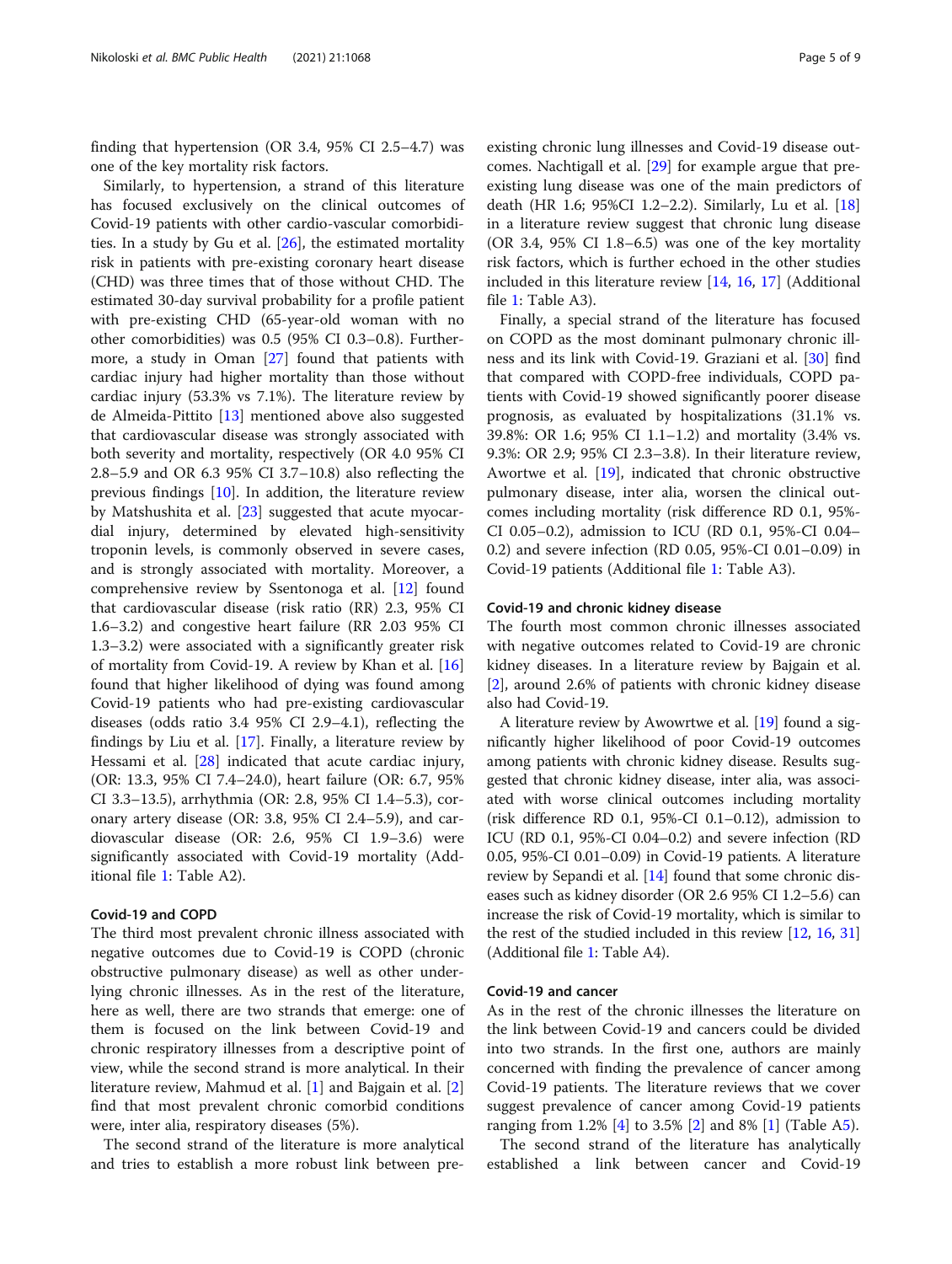outcomes. In a literature review by Noor et al. [[10](#page-7-0)] a significant association were found between mortality among Covid-19 infected patients and cancer (RR 2.3, 95% CI 1.8–3.0). Similarly, a literature review by Ssentonoga et al. [\[12](#page-7-0)] found that cancer (1.5 95% CI 1.01 to 2.2) was associated with a significantly greater risk of mortality from Covid-19. In their own review, Khan et al. [[16](#page-8-0)] suggest higher likelihood of deaths was found among Covid-19 patients who had any types of cancers (OR 2.2, 95% CI 1.6–3.0). Finally, and specifically focusing on cancer patients, Zhang et al. [\[32](#page-8-0)] find a significantly higher mortality rate, particularly if the antitumour treatment was within the last 14 days. There is a nuance however. While existing evidence finds that the fatality rate in the lung cancer patients with Covid-19 was 32.9% (95% CI 27.9 to 38.0%) and the fatality rate in haematological cancer patients was 34.2% (95% CI 23.1 to 46.2%), in other types of solid cancer excluding lung, the overall case fatality and severe event rates were 17.2% (95% CI 12.3 to 22.7%) [[33\]](#page-8-0). Similarly, another study finds that patients with solid versus hematologic cancers exhibit different clinical outcomes, with patients with hematologic cancers having a significantly higher mortality relative to patients with solid cancers after accounting for confounders [\[34\]](#page-8-0).

# Covid-19 and liver disease

The literature on the link between Covid-19 and chronic liver disease is less sanguine. In three of the four studies that we had identified, there is a clear link between existing liver chronic illness and higher likelihood of mortality. Oyelade et al. [[35\]](#page-8-0) found that in patients with Covid-19 and underlying liver diseases, 57.3% (43/75) of cases were severe, with 17.65% mortality. Khan et al. [[16](#page-8-0)] found that there was a higher likelihood of deaths was found among Covid-19 patients who had pre-existing liver diseases (OR = 2.4, 95% CI 1.5–3.7), echoing previously established notion [\[10](#page-7-0)]. However, in another literature review, Wang et al. [[31](#page-8-0)] found no relationship between Covid-19 mortality and pre-existing liver dis-ease (Table A[6\)](#page-7-0).

# Covid-19 and asthma

As in the rest of the cases, a strand of the literature has focused on estimating the prevalence of asthma among Covid-19 patients. In a study in South Korea, the prevalence of asthma among Covid-19 patients was 2.9% [\[36](#page-8-0)], somewhat similar to another review which finds that asthma is a pre-morbid condition in about 1.6% of the Covid-19 patients [[37\]](#page-8-0). Another systematic review of the link between asthma and Covid-19 finds a somewhat higher prevalence of asthma among Covid-19 patients (7.46%) [[38\]](#page-8-0) echoing the heterogeneity of prevalence

across different countries and regions as reported in another systematic review [[39\]](#page-8-0).

The second strand of the literature has focused on studying the clinical outcomes of asthma patients with Covid-19. A systematic literature review finds that there was no significant difference in the combined risk of requiring admission to ICU and/or receiving mechanical ventilation for people with asthma (RR 0.87, 95% CI 0.94–1.37) and risk of death from Covid-19 (RR 0.87; 95% CI 0.68–1.10) [[38\]](#page-8-0).These findings are similar to the ones conducted in another meta-analysis [[40,](#page-8-0) [41](#page-8-0)]. Overall, the literature suggests that asthma is not an independent risk factors for the clinical outcomes of Covid-19  $[36]$  $[36]$ . In a study by Chibba et al.  $[42]$  $[42]$ , asthma was not associated with an increased risk of hospitalization (relative risk, 0.96; 95% CI, 0.8–1.2) after adjusting for age, sex, and comorbidities. Similarly, a literature review by Morais-Almeida et al. [\[43](#page-8-0)] found that there is no strong evidence supporting that patients with asthma have a higher risk of becoming seriously ill from coronavirus disease 2019 (Table A[7\)](#page-7-0).

# **Discussion**

There are a few findings that stem from this review on the link between Covid-19 and non-communicable diseases. First, as evidenced by this review, studies have observed a high prevalence of certain chronic illnesses (diabetes, hypertension) among Covid-19 patients. Second, and going beyond descriptive observation, majority of the studies find that Covid-19 patients have higher likelihood of worse clinical outcomes (e.g. higher mortality) compared to patients without chronic illnesses. This is particularly the case for diabetes, hypertension, COPD and chronic kidney disease. Third, while our findings are similar for the rest of the chronic illnesses featured in this review, they are less sanguine in the case of chronic liver disease. Finally, the result of the literature review suggests no link between asthma and Covid-19.

While the research on the interplay between diabetes and Covid-19 is still ongoing, there are a few preliminary findings/research hypotheses that have been put forth as to why diabetic patients are associated with more pronounced Covid-19 complications.

First, the existing knowledge suggests that patients with chronic illnesses (diabetes, hypertension, other cardio-vascular diseases, chronic kidney disease) have increased ACE2 (angiotensin-converting enzyme 2) receptor expressions, which facilitates the entry of the virus into the host body  $[44]$  $[44]$ . Moreover, as the study by Erener et al. [\[45](#page-8-0)] suggests, ACE2 is expressed in various tissues including the lung, heart, kidney tubules, the luminal surface of the small intestine, blood vessels, endocrine and exocrine pancreas [\[45\]](#page-8-0). Similar explanations, specific to cardio-vascular diseases have been put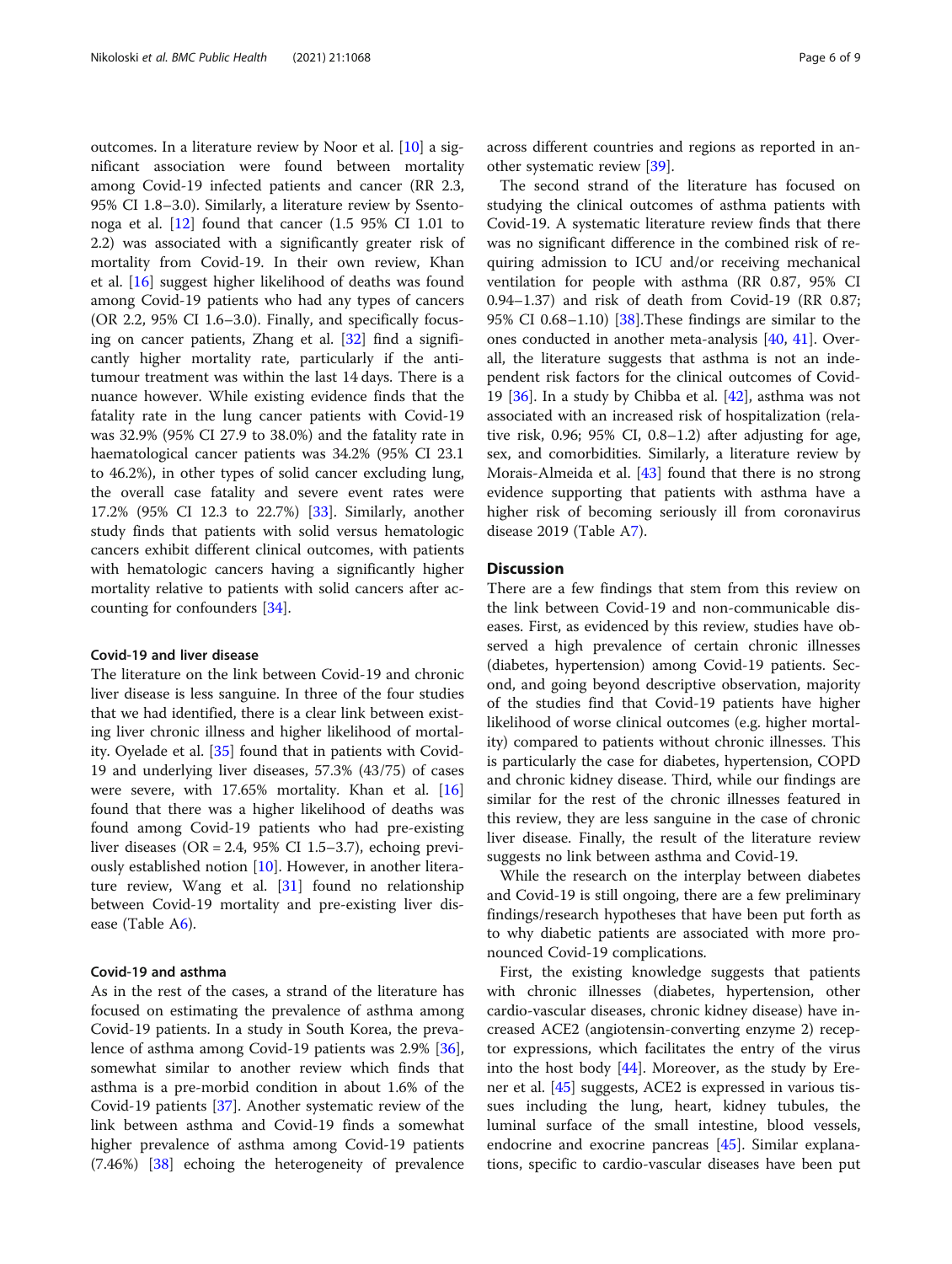forth by Pranata et al. [\[22](#page-8-0)]. In the case of asthma, it has been argued that respiratory epithelial cells in patients with asthma have decreased gene expression for ACE2 receptors and therefore may be protective against Covid-19 infection [\[46](#page-8-0)].

Another potential reason for the increased risk of severe Covid-19 disease in patients with chronic illnesses might be attributed to the hyperinflammatory response, referred to as "cytokine storm" [\[47](#page-8-0), [44](#page-8-0)]. Patients with certain chronic illnesses (e.g. diabetes, hypertension) suffer from a continuous low-grade inflammation facilitating the emergence of a cytokine storm, which in turn appears to be directly related to the severity of Covid-19 pneumonia cases and to subsequent death [\[47\]](#page-8-0). More specifically, patients with diabetes appear to have an impaired adaptive immune response characterized by an initial delay of Th1 cell-mediated immunity and a late hyperinflammatory response. In the absence of an immunostimulant, diabetes is associated with an increased pro-inflammatory cytokine response marked by increased secretion of IL-1, IL-6, IL-8 and TNF-α, which in turn play a more deleterious role in Covid-19 infection [\[44](#page-8-0), [45\]](#page-8-0). When specifically focusing on cancer, ACE2 and TMPRSS2 expression is found higher in cancer patients, and coagulopathy is a potential risk observed in a number of cancer patients [[48](#page-8-0)]. Different hypotheses have been put forth regarding the differences in clinical outcomes between Covid-19 patients with solid vs. hematologic cancers. A study has found that the principal cause of elevated mortality risk from Covid-19 in solid cancer patients is cancer progression [[49\]](#page-8-0). In contrast, the same study suggests that in haematological cancer patients, there was a particularly striking expression of exhaustion markers by CD8+ T cells. Exhausted T cells, in turn, may compromise virus clearance [[49\]](#page-8-0).

These links between Covid-19 and some of the chronic illnesses mentioned above have implications on the impact of current medical treatments for certain chronic illnesses on the probability of developing severe Covid-19. However, the results presented in studies covered in this literature review reveal that there is no evidence to support this hypothesis currently. In view of lack of robust evidence for either benefit or harm, it is reasonable for patients to continue using ACE inhibitors and ARB, as recommended by European Society of Cardiology Council on Hypertension, European Society of Hypertension and American Heart Association [[44](#page-8-0)]. Moreover, there are several studies about the protective effect of statins in pneumonia  $[44]$ . Statins are known to increase ACE-2 levels and may protect against viral entry of SARS CoV-2. However, this increase in ACE-2 could be counterintuitive in the current context. Nevertheless, statins are known to inhibit Nuclear factor kappa B (NFkB) activation and might help in blunting the cytokine storm [\[44\]](#page-8-0).

Similarly, to the case of diabetes, the literature review on the link between medications prescribed for managing hypertension and severity of Covid-19 finds no conclusive evidence. In a review by Hessami et al. [[28](#page-8-0)] in 9 studies that were included, with a total of 10.900 Covid-19 cases, the random-effects analysis showed a combined OR for severity 0.76 (95% CI 0.39–1.49). Moreover, in their study there was a high heterogeneity indicating that there was no association between use of ACEI/ARB and Covid-19 severity. Continuation of ongoing treatment, coupled with self-management and remote interventions has also been suggested in the context of other chronic illnesses such as asthma [[50\]](#page-8-0).

# Conclusions and policy implications

There are a few conclusions that stem from this comprehensive literature review on the link between NCDs and Covid-19. First, patients with certain chronic illnesses such as diabetes, hypertension (and other cardiovascular diseases), chronic respiratory illnesses, chronic kidney and liver conditions are more likely to be affected by Covid-19. This is further attested by the high prevalence of some of these chronic illnesses (such as diabetes and hypertension) among Covid-19 patients. More importantly, once they do get infected by the virus, patients with chronic illnesses have a much higher likelihood to either develop a more severe illness than an average patient; moreover they are more likely to die relative to patients who do not have chronic illnesses. Our literature review presents evidence on this obtained both from case- controlled studies as well as from other literature reviews that we distilled. Third, while the research on the reasons behind the high susceptibility of NCD patients to Covid-19 is still ongoing, researchers have hypothesised two main channels: (i) increased ACE2 (angiotensin-converting enzyme 2) receptor expressions, which facilitates the entry of the virus into the host body; and (ii) hyperinflammatory response, referred to as "cytokine storm". Our literature review points out that these transmission mechanisms are at play when it comes to all Covid-19/NCD linkages. Finally, the literature review does not find any evidence that diabetes or hypertension related medications exacerbate the overall Covid-19 condition in chronic illness patients. Based on this there are a few implications/policy recommendations that stem from this research. First, it is recommended that patients continued with existing treatment for chronic illnesses, especially as there is no evidence that certain medications (e.g. for managing diabetes or hypertension) are associated with worse Covid-19 clinical outcomes. Second, there should be a greater emphasis on telemedicine and virtual visits. With physical distances no longer a factor, virtualizing the care provided by diabetes educators, dieticians, and specialized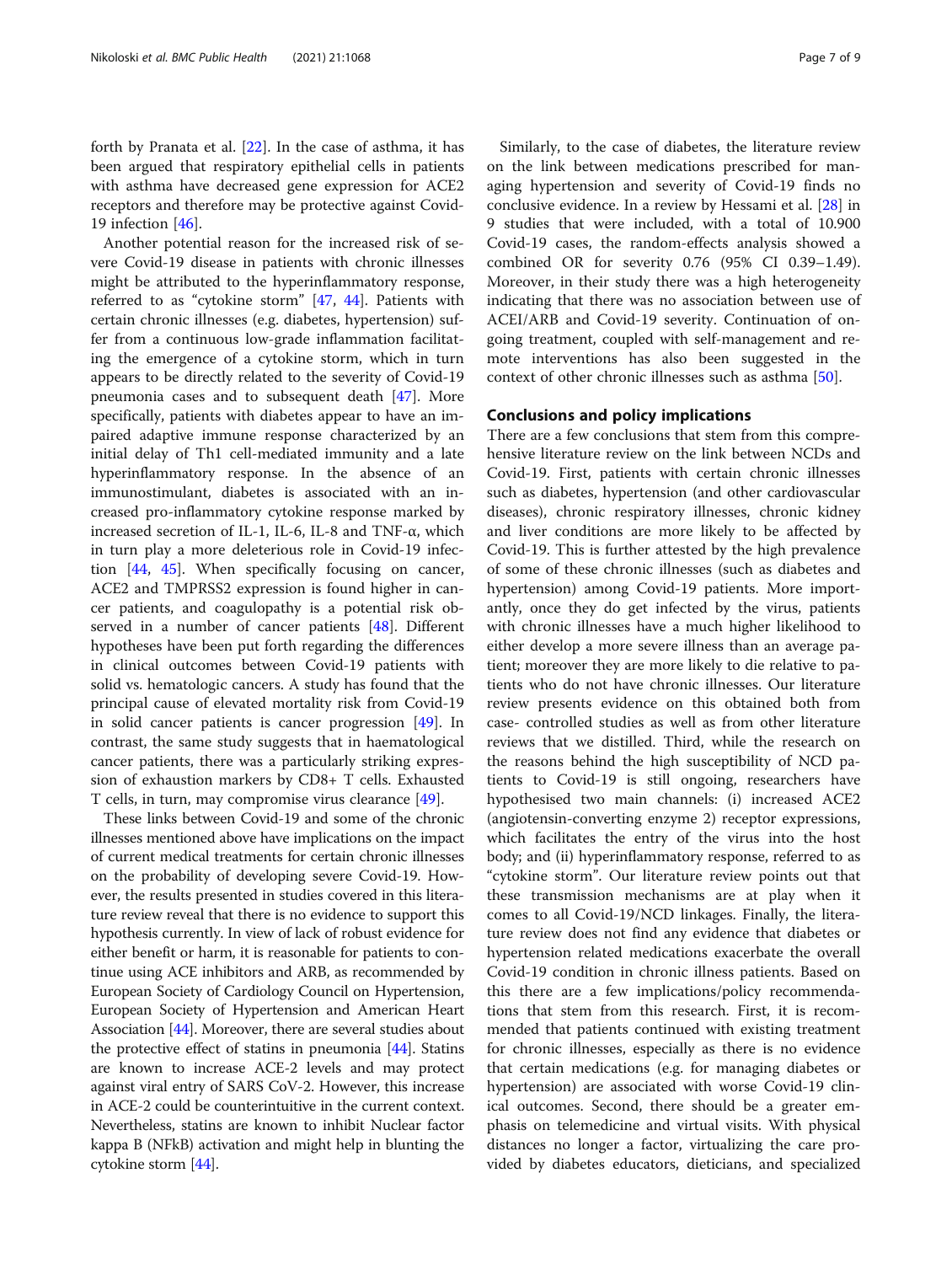<span id="page-7-0"></span>mental health professionals could improve access further than what was previously possible with in-person encounters [\[51\]](#page-8-0). Third, through the virtual visits there should also be an improvement in patient education and self-management [\[52\]](#page-8-0). Fourth, given the ongoing Covid-19 vulnerabilities among people with NCDs, prioritizing them for the vaccination process should also figure high on the agenda on health authorities. Finally, all of the steps above have to be done in resource-constrained setting, with resources being diverted to Covid-19 needs. Thus and going beyond just covering the immediate needs to patients, health system strengthening, while putting particular emphasis on primary healthcare, could go long way in providing effective and safe management of chronic illnesses [[53\]](#page-8-0).

#### Abbreviations

ARDS: Acute respiratory distress syndrome; NCD: Noncommunicable disease; AMI: Acute myocardial infarction; CI: Confidence interval; OR: Odds ratios; ICU: Intensive care unit; CHD: Coronary heart disease; COPD: Chronic obstructive pulmonary disease; ACE2: Angiotensin-converting enzyme 2

## Supplementary Information

The online version contains supplementary material available at [https://doi.](https://doi.org/10.1186/s12889-021-11116-w) [org/10.1186/s12889-021-11116-w](https://doi.org/10.1186/s12889-021-11116-w).

Additional file 1: Table A1. Covid-19 and diabetes: overview of the papers included in this literature review. Table A2. Covid-19, hypertension and cardiovascular diseases: overview of the papers included in this literature review. Table A3. Covid-19, COPD and other chronic respiratory illnesses: overview of the papers included in this literature review. Table A4. Covid-19 and chronic kidney disease: overview of the papers included in this literature review. Table A5. Covid-19 and cancer: overview of the papers included in this literature review. Table A6. Covid-19 and chronic liver disease: overview of the papers included in this literature review. Table A7. Covid-19 and asthma: overview of the papers included in this literature review.

#### Acknowledgements

The paper was produced by the Saudi Public Health Authority, in collaboration with technical support from the World Bank. The authors are grateful for the overall support provided by Rekha Menon, World Bank Practice Manager, Health Nutrition and Population, Middle East and North Africa region, and Issam Abousleiman, World Bank Country Director for GCC countries.

#### Authors' contributions

ZN, AMA and CH envisaged and conceptualized the paper. The literature review was done by ZN with inputs from AMA, RAA, SSA, CH, SE, RA, AA. All authors contributed to the drafting of the paper. The final version of the paper was seen and approved by all authors.

#### Funding

This paper was funded under the Reimbursable Advisory Services Program on Health, Nutrition and Population (P172148) between the World Bank and the Ministry of Finance, Saudi Arabia.

#### Availability of data and materials

Not applicable.

#### **Declarations**

Ethics approval and consent to participate Not applicable.

## Consent for publication

Not applicable.

#### Competing interests

None.

#### Author details

<sup>1</sup> London School of Economics and Political Science, London, UK. <sup>2</sup>Public Health Authority, Riyadh, Saudi Arabia. <sup>3</sup>Ministry of Health, Riyadh, Saudi Arabia. <sup>4</sup> Health, Nutrition and Population Global Practice, World Bank Group, Riyadh, Saudi Arabia. <sup>5</sup> Health, Nutrition and Population Global Practice, World Bank Group, Kuwait City, Kuwait.

#### Received: 24 February 2021 Accepted: 21 May 2021 Published online: 05 June 2021

#### References

- 1. Alam Mahumud R, Kamara JK, Renzaho AMN. The epidemiological burden of and overall distribution of chronic comorbidities in coronavirus disease-2019 among 202,005 infected patients: evidence from a systematic review and metaanalysis. Infection. 2020:1–21. <https://doi.org/10.1007/s15010-020-01502-8>.
- 2. Thapa Bajgain K, Badal S, Bajgain BB, Santana MJ. Prevalence of comorbidities among individuals with COVID-19: A rapid review of current literature. Am J Infect Control. 2020. <https://doi.org/10.1016/j.ajic.2020.06.213>.
- 3. Qiu P, Zhou Y, Wang F, Wang H, Zhang M, Pan X, et al. Clinical characteristics, laboratory outcome characteristics, comorbidities, and complications of related COVID-19 deceased: a systematic review and metaanalysis. Aging Clin Exp Res. 2020;30(9):1–10. [https://doi.org/10.1007/s40520-](https://doi.org/10.1007/s40520-020-01664-3) [020-01664-3.](https://doi.org/10.1007/s40520-020-01664-3)
- 4. Hu Y, Sun J, Dai Z, Deng H, Li X, Huang Q, et al. Prevalence and severity of corona virus disease 2019 (COVID-19): A systematic review and metaanalysis. J Clin Virol. 2020;127:104371. Published online 2020 Apr 14. [https://](https://doi.org/10.1016/j.jcv.2020.104371) [doi.org/10.1016/j.jcv.2020.104371](https://doi.org/10.1016/j.jcv.2020.104371).
- 5. Yan Y, Yang Y, Wang F, Ren H, Zhang S, Shi X, et al. Clinical characteristics and outcomes of patients with severe covid-19 with diabetes. BMJ Open Diabetes Res Care. 2020;8(1):e001343. Published online 2020 Apr 27. [https://](https://doi.org/10.1136/bmjdrc-2020-001343) [doi.org/10.1136/bmjdrc-2020-001343.](https://doi.org/10.1136/bmjdrc-2020-001343)
- 6. Yan X, Han X, Peng D, Fan Y, Fang Z, Long D, et al. Clinical characteristics and prognosis of 218 patients with COVID-19: a retrospective study based on clinical classification. Front Med (Lausanne). 2020;7:485. Published online 2020 Aug 11. [https://doi.org/10.3389/fmed.2020.00485.](https://doi.org/10.3389/fmed.2020.00485)
- 7. Giannouchos T, Sussman RA, Mier JM, Poulas K, Farsalinos K. Characteristics and risk factors for COVID-19 diagnosis and adverse outcomes in Mexico: an analysis of 89,756 laboratory–confirmed COVID-19 cases. Eur Respir J. 2020; (3):2002144, 2002144. [https://doi.org/10.1183/13993003.02144-2020.](https://doi.org/10.1183/13993003.02144-2020)
- 8. Du M, Lin Y-X, Yan W-X, Tao L-Y, Liu M, Liu J. Prevalence and impact of diabetes in patients with COVID-19 in China. World J Diabetes. 2020;11(10): 468–80. Published online 2020 Oct 15. [https://doi.org/10.4239/wjd.v11.i10.468.](https://doi.org/10.4239/wjd.v11.i10.468)
- 9. Parveen R, Sehar N, Bajpai R, Agarwal NB. Association of diabetes and hypertension with disease severity in covid-19 patients: A systematic literature review and exploratory meta-analysis. Diabetes Res Clin Pract. 2020;166:108295. Published online 2020 Jul 3. [https://doi.org/10.1016/j.dia](https://doi.org/10.1016/j.diabres.2020.108295) [bres.2020.108295](https://doi.org/10.1016/j.diabres.2020.108295).
- 10. Noor M, Md F. Momin Islam "prevalence and associated risk factors of mortality among COVID-19 patients: a meta-analysis". J Community Health. 2020;12(6):1–13. <https://doi.org/10.1007/s10900-020-00920-x>.
- 11. Wu Z-h, Tang Y, Cheng Q. Diabetes increases the mortality of patients with COVID-19: a meta-analysis. Acta Diabetol. 2020;24(2):1–6. [https://doi.org/10.1](https://doi.org/10.1007/s00592-020-01546-0) [007/s00592-020-01546-0](https://doi.org/10.1007/s00592-020-01546-0).
- 12. Ssentongo P, Ssentongo AE, Heilbrunn ES, Ba DM, Chinchilli VM. Association of cardiovascular disease and 10 other pre-existing comorbidities with COVID-19 mortality: A systematic review and meta-analysis. PLoS One. 2020; 15(8):e0238215. Published online 2020 Aug 26. [https://doi.org/10.1371/](https://doi.org/10.1371/journal.pone.0238215) [journal.pone.0238215](https://doi.org/10.1371/journal.pone.0238215).
- 13. de Almeida-Pititto B, Dualib PM, Zajdenverg L, Dantas JR, de Souza FD, Rodacki M, et al. Severity and mortality of COVID 19 in patients with diabetes, hypertension and cardiovascular disease: a meta-analysis. Diabetol Metab Syndr. 2020;12:75. Published online 2020 Aug 31. [https://doi.org/1](https://doi.org/10.1186/s13098-020-00586-4) [0.1186/s13098-020-00586-4](https://doi.org/10.1186/s13098-020-00586-4).
- 14. Sepandi M, Maryam T, Yousef A, Sima A, Hosamirudsari H. Factors Associated with Mortality in COVID-19 Patients: A Systematic Review and